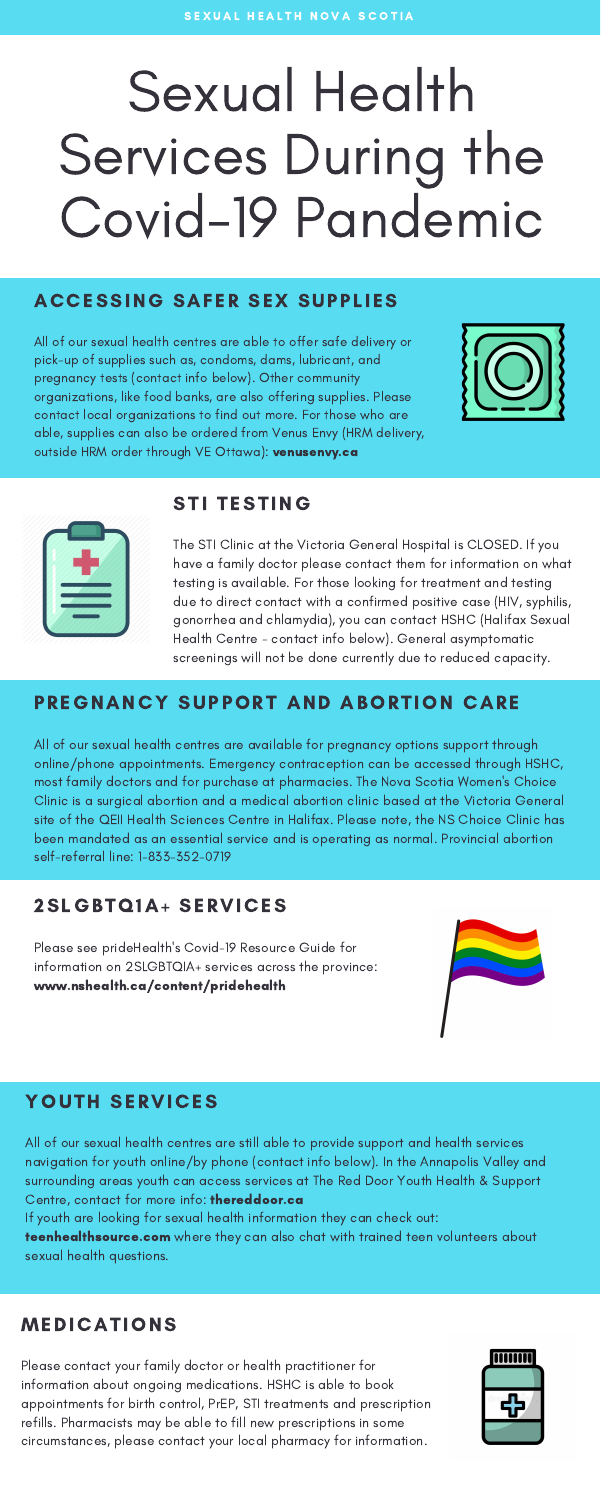## Sexual Health Centres Information

### HALIFAX SEXUAL HEALTH CENTRE

The Sexual Health Centre for Cumberland County will be closing our drop-in centre, effective immediately due to the pandemic. Staff will be working from home and we'll be checking voicemails and emails regularly. We will remain active on our social media platforms.

You can reach us in the following ways: Call and leave a message at (902) 667- 7500 Email at shccc@ns.aliantzinc.ca By messaging us on Facebook and Instagram and don't forget to watch for us on Tik Tok at @sexualhealthmatters

#### SEXUAL HEALTH CENTRE FOR CUMBERLAND COUNTY

### SOUTH SHORE SEXUAL HEALTH

Due to the COVID-19 pandemic, we are restricting our in person services to ensure we aren't part of the spread of this virus. Please call or text for info, or to arrange for pickup of pregnancy tests or condoms, dams, and lube. We will try to meet your needs as best as we can while Nova Scotia is shut down temporarily.

Call or text (902) 527 2868 or email southshoresexualheathegmail.com

### SHEET HARBOUR SEXUAL HEALTH CENTRE

In an effort to help mitigate the spread of COVID -19 the Sheet Harbour Sexual Health Centre will be temporarily closed. We will still be answering phone, email and facebook messages. Please reach out to us as needed and we will do our best to assist you in these uncertain times.

Phone: (902) 885-3693 Email: sheetharbourshc@hotmail.com Facebook: Sheet Harbour Sexual Health Centre

#### PICTOU COUNTY SEXUAL HEALTH CENTRE

You can reach us by: Calling and leaving a message at (902) 539-5158. E-mail: cbcforsexualhealth@gmail.com Facebook: Cape Breton Centre for Sexual Health

To ensure the safety of our staff and clients and to minimize the spread the COVID19, we have temporarily closed our office at 279 Foord Street. We will continue to provide services over the phone, through email, and social media during this time. We will also deliver supplies such as free condoms and free pregnancy tests as well as free menstrual supplies to individuals or organizations if requested. We apologize for any inconvenience and thank you for your understanding and solidarity.

Consultation or questions: (902) 754-1138 Supply Delivery: (902) 754-1138 Email: director@pcshc.ca

Due to the current pandemic, HSHC will be triaging scheduled clinics for essential appointments. These visits may be rescheduled as either an in-person visit or a tele-visit. Non-essential appointments will be cancelled. We are currently only able to book new essential appointments.

We will not be returning to our regular schedule until at least May 1, but will be reassessing as the situation progresses. Our phone lines will continue to be open. Feel free to give us a call with any questions or concerns at 902-455-9656. We are happy to assess your unique situations.

Safer sex supplies are still available in the waiting room, but we ask that you only come if your need is urgent. DO NOT come to an appointment or come in for supplies, birth control, or safer sex items if you have traveled ANYWHERE within the past 14 days, if you are showing any symptoms of illness, and/or if you have been in contact with anyone who has traveled or are showing symptoms of illness. Please do not bring any support people with you to appointments.

Due to the Covid-19 pandemic we have temporarily closed our office. We are working from home and are available to drop off supplies on an as-needed basis.

#### CAPE BRETON CENTRE FOR SEXUAL HEALTH